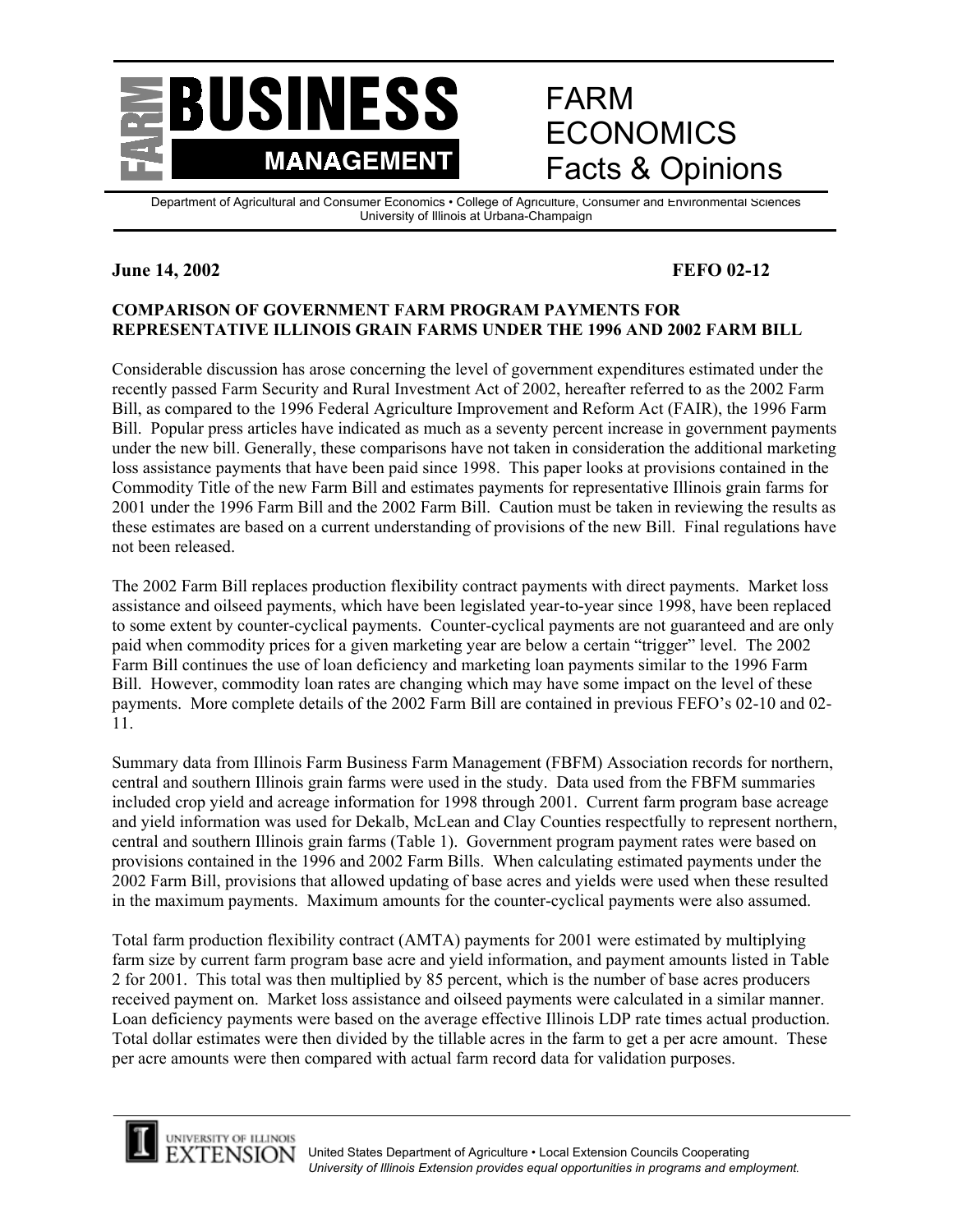|                             | Northern | Central | Southern |
|-----------------------------|----------|---------|----------|
|                             |          |         |          |
| Total tillable acres        | 868      | 1002    | 1152     |
| Operator tillable acres     | 789      | 671     | 928      |
| FSA percent acreage base    |          |         |          |
| Corn                        | 67.3     | 54.9    | 34.3     |
| Wheat                       | 1.5      | 0.7     | 19.6     |
| Grain sorghum               | na       | na      | 2.9      |
| FSA yield base              |          |         |          |
| Corn                        | 130.0    | 124.6   | 88.4     |
| Wheat                       | 54.4     | 50.7    | 39.9     |
| Grain sorghum               | na       | na      | 66.9     |
| 2001 actual yields          |          |         |          |
| Corn                        | 159      | 168     | 151      |
| Soybeans                    | 48       | 50      | 45       |
| Wheat                       | 79       | 75      | 60       |
| Grain sorghum               | na       | na      | 102      |
| 2001 percent actual planted |          |         |          |
| Corn                        | 53.9     | 49.7    | 43.0     |
| Soybeans                    | 45.4     | 48.0    | 45.9     |
| Wheat                       | 0.7      | 2.3     | 7.1      |
| Grain sorghum               | na       | na      | 4.0      |

#### **Table 1. Characteristics of Representative Illinois Grain Farms.**

#### **1996 through 2001 Under the 1996 Farm Bill. Table 2. Government Farm Program Payment Rates for**

|                                           | 1996               | 1997    | 1998    | 1999    | 2000    | 2001    |
|-------------------------------------------|--------------------|---------|---------|---------|---------|---------|
|                                           | cents per bushel - |         |         |         |         |         |
| Production flexibility contract - corn    | \$0.251            | \$0.486 | \$0.377 | \$0.363 | \$0.334 | \$0.269 |
| Production flexibility contract - wheat   | \$0.874            | \$0.631 | \$0.663 | \$0.637 | \$0.588 | \$0.474 |
| Market loss assistance - corn             |                    |         | \$0.187 | \$0.363 | \$0.363 | \$0.307 |
| Market loss assistance - wheat            |                    |         | \$0.329 | \$0.637 | \$0.637 | \$0.540 |
| Oilseed                                   |                    |         |         | \$0.141 | \$0.143 | \$0.121 |
| Loan deficiency payments (effective rate) |                    |         |         |         |         |         |
| Corn                                      |                    |         | \$0.11  | \$0.23  | \$0.26  | \$0.14  |
| Soybeans                                  |                    |         | \$0.46  | \$0.88  | \$0.94  | \$1.17  |
| Wheat                                     |                    |         | \$0.17  | \$0.38  | \$0.32  | \$0.23  |



1

UNIVERSITY OF ILLINOIS<br>EXTENSION United States Department of Agriculture • Local Extension Councils Cooperating *University of Illinois Extension provides equal opportunities in programs and employment.*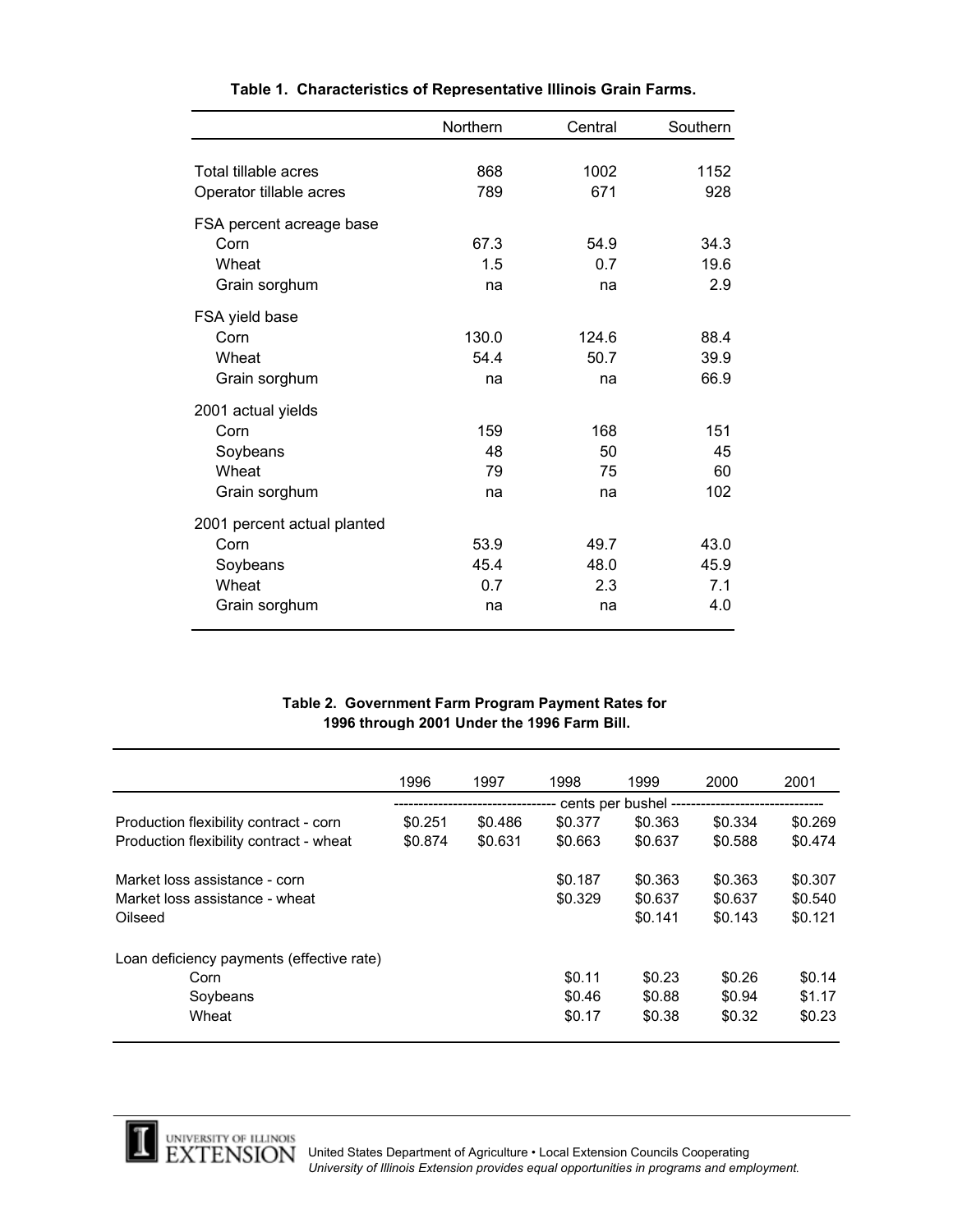Estimated per acre payments for a northern Illinois grain farm were \$20.33 for production flexibility contracts, \$25.70 for market loss assistance and oilseed payments and \$43.69 for loan deficiency and marketing loan payments. This totals \$89.72 per acre. Total amounts were \$84.29 per acre for central Illinois and \$63.54 for southern Illinois (Table 3). Southern Illinois farms have lower payments primarily due to lower corn acre and yield program bases.

|                                   | Northern      | Central                              | Southern      |
|-----------------------------------|---------------|--------------------------------------|---------------|
|                                   | ------------  | -\$ per acre ----------------------- |               |
| Production flexibility (AMTA)     | \$20.33       | \$17.07                              | \$10.62       |
| Market loss assistance<br>Oilseed | 23.21<br>2.49 | 19.48<br>2.96                        | 12.11<br>2.22 |
| Subtotal                          | 25.70         | 22.44                                | 14.33         |
| Loan deficiency                   | 43.69         | 44.78                                | 38.59         |
| Total                             | \$89.72       | \$84.29                              | \$63.54       |
|                                   |               |                                      |               |

## **Table 3. Estimated Payments for 2001 for Illinois Grain Farms Under the 1996 Farm Bill**

Total farm direct payments for 2001 under the 2002 Farm Bill were estimated by multiplying farm size by current or updated farm program base acre and current program yield information and payment rates listed in Table 4. This total was then multiplied by 85 percent, which is the number of base acres producers received payment for.

| Corn | Soybeans                       | Wheat                                                   |
|------|--------------------------------|---------------------------------------------------------|
|      |                                |                                                         |
|      |                                |                                                         |
|      |                                | \$3.86                                                  |
|      |                                |                                                         |
|      |                                |                                                         |
|      |                                | 0.52                                                    |
|      |                                |                                                         |
|      |                                |                                                         |
|      |                                | 3.34                                                    |
|      |                                |                                                         |
|      |                                |                                                         |
| 1.98 | 5.00                           | 2.80                                                    |
|      |                                |                                                         |
|      |                                |                                                         |
|      |                                | 0.54                                                    |
|      |                                |                                                         |
|      | \$2.60<br>0.28<br>2.32<br>0.34 | -\$ per bu. ---------<br>\$5.80<br>0.44<br>5.36<br>0.36 |

#### **Table 4. Target Prices, Loan Rates, and Maximum Counter-Cyclical Payments, 2002 - 2003.**

<sup>1</sup> Trigger price equals target price less direct payment rate.

² Equals trigger price minus loan rate.

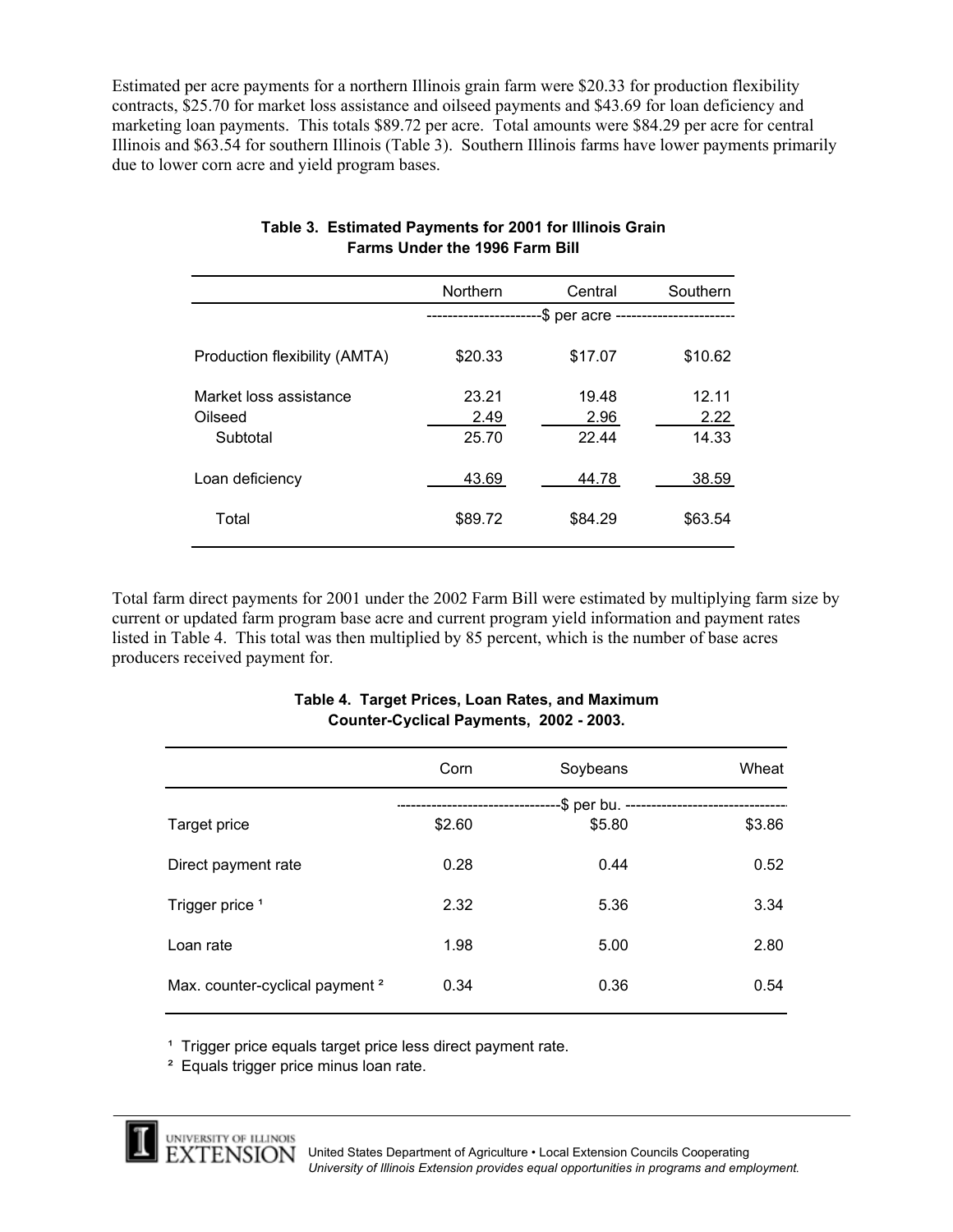Counter-cyclical payments were estimated by multiplying farm size by current or updated farm program base acre and yield information and maximum counter-cyclical rates. This total was also multiplied by 85 percent, the amount of acres that are eligible for payment. Assuming maximum counter-cyclical payments for corn, soybeans, wheat and grain sorghum for the 2001 crop is somewhat problematic. Counter-cyclical payments are determined by subtracting from the trigger price the higher of the average marketing year price or the loan rate. We are currently in the marketing year for these crops and do not know what the average will be for the year. The average marketing year price for soybeans will be below the loan rate resulting in the maximum CC rate. However, the average marketing year price for corn, wheat and grain sorghum may not result in the maximum CC rate.

Loan deficiency payments were based on average effective Illinois LDP rates adjusted for the change in the national loan rate times the actual production. The change in loan rates resulted in a higher LDP rate for corn and a lower LDP rate for soybeans. The net result was very little change in total LDP's. It is uncertain how changes in loan rates and the way posted county prices are calculated will effect the change in loan deficiency payments given the same market prices. Total direct, counter-cyclical and loan deficiency payments were then divided by the tillable acres in the farm to get a per acre amount.

|                               | Northern | Central         | Southern |
|-------------------------------|----------|-----------------|----------|
|                               |          | -\$ per acre -- |          |
| <b>Direct</b>                 | \$25.61  | \$22.22         | \$16.50  |
| Counter-cyclical <sup>1</sup> | 29.29    | 29.36           | 22.19    |
| Loan deficiency               | 46.95    | 46.43           | 40.82    |
| Total                         | \$101.85 | \$98.01         | \$79.51  |

# **Table 5. Estimated Payments for 2001 for Illinois Grain Farms Under the 2002 Farm Bill**

<sup>1</sup> Assumes maximum counter-cyclical payments

Estimated direct payments that would have been made in 2001 under the 2002 Farm bill would have been \$25.61 for northern Illinois grain farms, \$22.22 for central Illinois and \$16.50 for southern Illinois. Payments are higher in northern Illinois due to higher corn base acres. Maximum counter-cyclical payments would have been \$29.29, \$29.36 and \$22.19 for northern, central and southern grain farms respectively. Central and southern Illinois grain farms are able to narrow the gap with northern Illinois grain farms regarding the level of counter-cyclical payments due to the fact it is advantageous for them to use updated acreage and yield bases where it isn't for northern Illinois grain farms. Northern Illinois grain farms would have their corn base reduced too much to make it profitable to update base yields. Total payments, including LDP's, are \$101.85 per acre for northern Illinois grain farms, \$98.01 for central and \$79.51 for southern Illinois grain farms.

Table 6 lists the estimated total payments and the difference per acre for northern, central, and southern Illinois grain farms for 2001 between the 1996 and the 2002 Farm Bills. The payments under the 2002 Farm Bill are \$12.13, \$13.72 and \$15.97 higher than payments under the 1996 Farm Bill respectively for northern, central and southern Illinois representative grain farms. This amounts to a 13.5%, 16.3% and

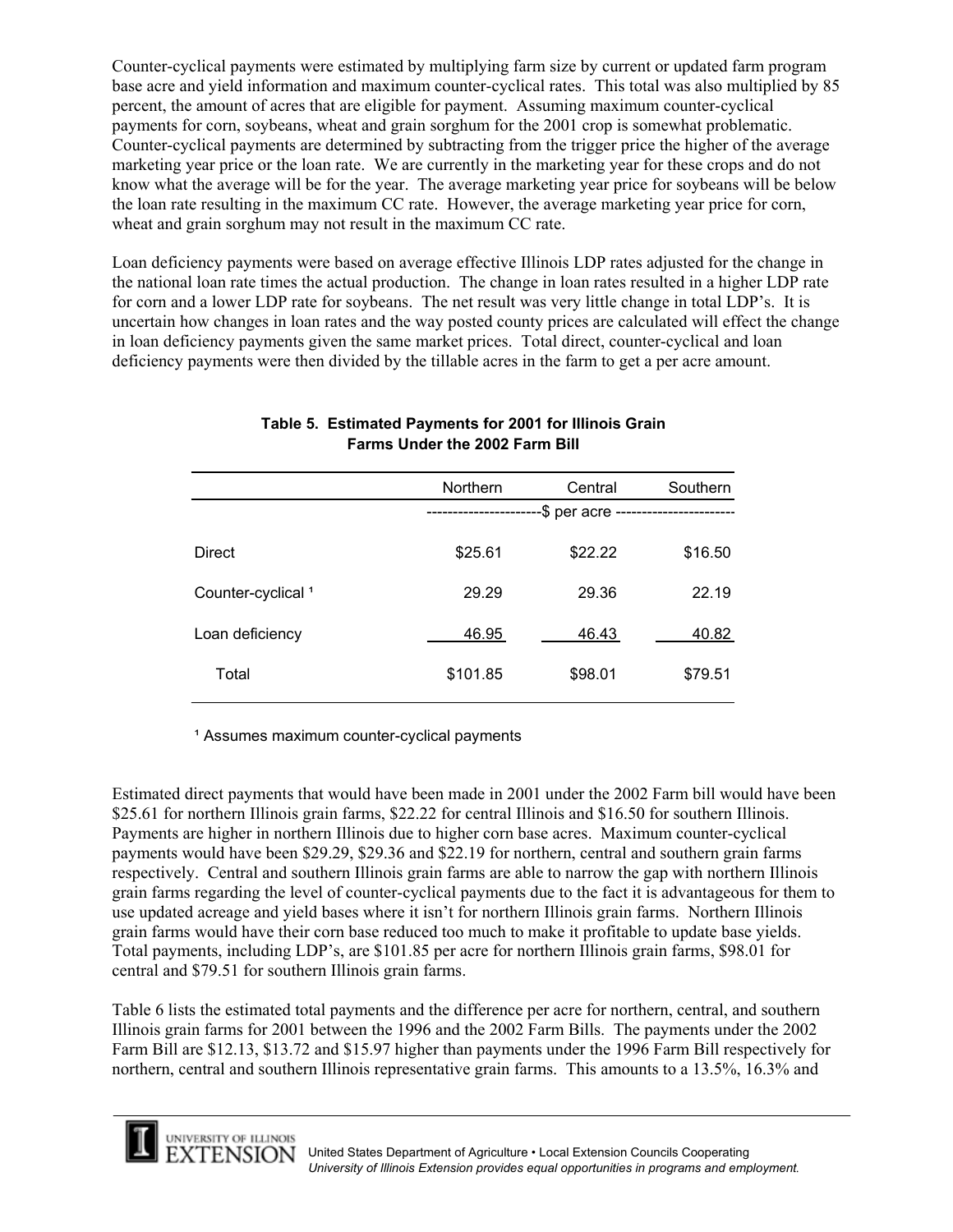|                   | <b>Northern</b> | Central | Southern |  |
|-------------------|-----------------|---------|----------|--|
|                   | -\$ per acre -  |         |          |  |
|                   |                 |         |          |  |
| 2002 Farm Bill 1  | \$101.85        | \$98.01 | \$79.51  |  |
|                   |                 |         |          |  |
| 1996 Farm Bill    | 89.72           | 84.29   | 63.54    |  |
|                   |                 |         |          |  |
| <b>Difference</b> | \$12.13         | \$13.72 | \$15.97  |  |
|                   |                 |         |          |  |

# **Farms Between the 1996 and the 2002 Farm Bills Table 6. Difference in Estimated Payments for Illinois Grain**

<sup>1</sup> Assumes maximum counter-cyclical payments

25.1% increase when 2002 Farm Bill estimated payments are compared to the 1996 Farm Bill. However, one needs to remember that the counter-cyclical payments are not guaranteed and are dependent on commodity price levels. On the other hand, the 1996 Farm Bill payments include MLA and Oilseed payments which were not guaranteed.

One of the decisions producers will be faced with is whether or not to update base acres. If acres are updated, producers will also need to decide whether to update yields or not. There are two alternatives available for updating yields. Which of all these alternatives that results in the maximum direct and counter-cyclical payment may also depend on the payment rate for the counter-cyclical payments. And this rate depends on the average marketing year price. FEFO 02-11 goes into more detail about these alternatives.

Table 7 illustrates (in bold) the alternative that yields the highest direct and counter-cyclical payments under the four alternatives producers have given maximum, fifty percent of maximum and no countercyclical payments. As the results illustrate, the alternative which yields the maximum payments can vary depending on each farm's situation. For northern Illinois grain farms, using the current base acres and yields resulted in the maximum payment for all levels of counter-cyclical payments. This is due to the fact that these farms would have their corn based reduced too much to make up for the increase in yield base.

For central Illinois grain farms, updating acres and using the 93.5% alternative for updating yields was the best choice with counter-cyclical payments at the fifty percent or maximum level. However, with no counter-cyclical payments, not updating base acres and yields was the best choice. This is due to the fact that direct payments still use the current program yield and updating acres resulted in fewer corn base acres.

The best choice for southern Illinois farms was updating acres and using the 93.5% yield alternative for updating yields. These farms added corn base acres when updating and also improved their corn base yield.

As one can see by these representative farm results, the decision on which alternative to use when updating base acres and yields may not be easy. A spreadsheet tool to help analyze this decision can be found at the University of Illinois *farmdoc* website:

http://www.farmdoc.uiuc.edu/manage/FarmBill/decisiontool.htm